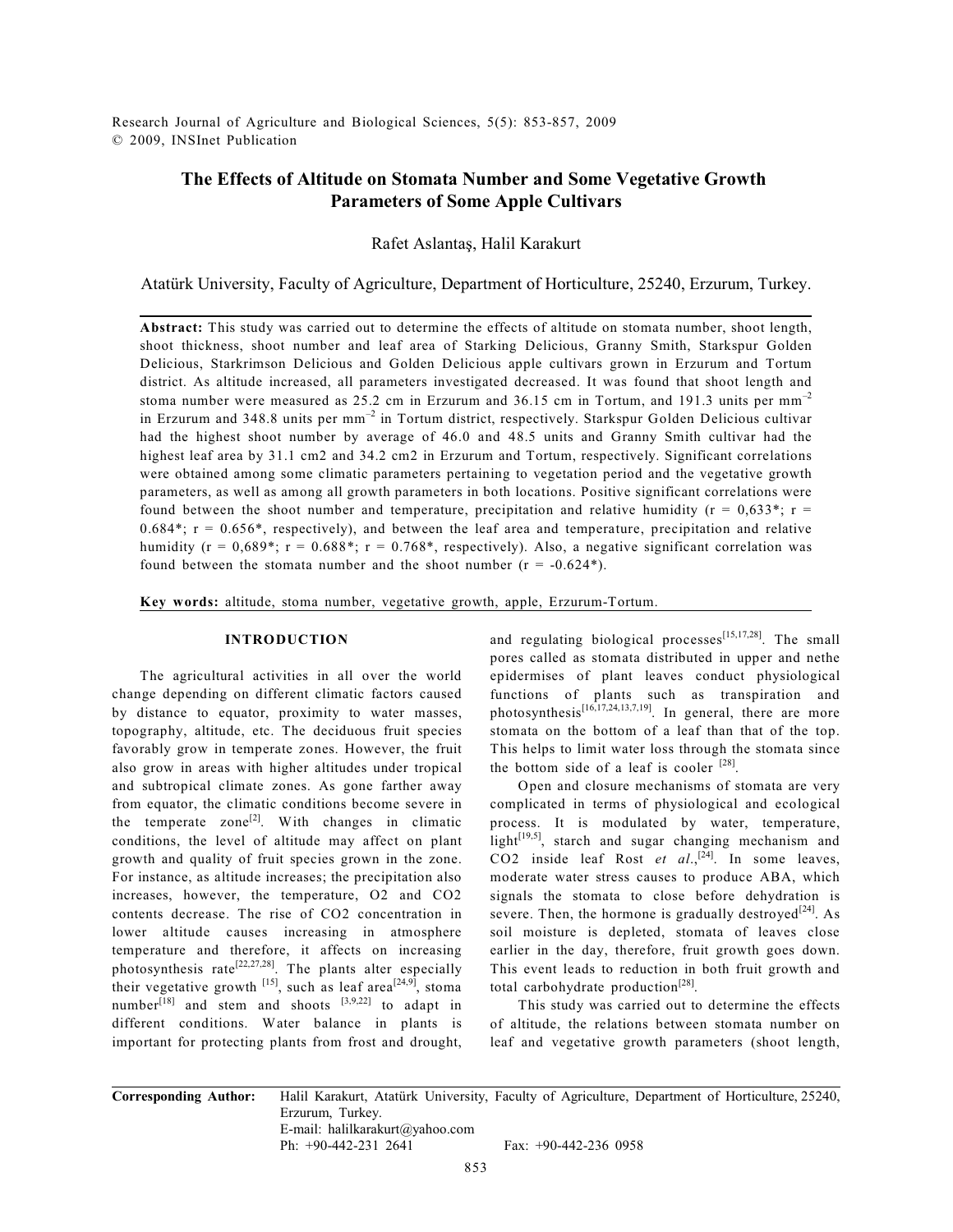shoot thickness, shoot number and leaf area) and also to evaluate reactions to different ecologies of apple cultivars grown in the different altitudes.

### **MATERIAL AND METHODS**

**Plant Samples:** Starking Delicious (SD), Granny Smith (GS), Starkspur Golden Delicious (SSGD), Starkrimson Delicious (SCD) and Golden Delicious (GD) five-year old apple cultivars were used as plant material in this study. Trees (spacing, 3.0 x 2 m) grafted on MM106 rootstocks were used as plant in both the Research and Application Orchard of Department of Horticulture of Agriculture Faculty in Atatürk University (1900 m) and Tortum district of Erzurum province (1200 m) in 2005 year. The study was carried out on 3 trees randomly selected from each cultivar (2 location x 5 cultivars x 3 trees = 30 trees in total). Some climate parameters of the locations are presented in Table 1.

**Vegetative Parameters:** Average shoot length, shoot thickness, shoot number and leaf area  $\text{(cm}^2)$  were determined. All measurements were taken in the last vegetative growth period $^{[1]}$ .

**Stomata Counting:** The full developed leaf samples were boiled in ethyl alcohol (70 %) for 10 minutes and thus provided chlorophyll degradation. After these samples taking a filmy shape were boiled in lactic acid (90 %), than they were kept in the cold lactic acid solution for 4-5 minutes. In the last stage; stomata number were determined by using light microscope. Stomata numbers appeared in vision area were counted by using 5 microscope slides with 3 repetitions for each leaf sample<sup>[25]</sup>.

**Data Analysis:** Data were analyzed with the SPSS software program and the means were separated by Duncan's multiple range tests, and the correlation analyses were performed for all variables.

#### **RESULTS AND DISCUSSION**

The change in shoot length and stomata number of apple trees grown in two locations were found statistically significant ( $P < 0.01$ ). Average shoot length and stomata number of apple cultivars were measured as  $25.2$  cm and  $191.3$  units per mm<sup>-2</sup>, in Erzurum; while they were  $36.15$  cm and  $348.8$  units per mm<sup>-2</sup> in Tortum district, respectively. Leaf areas were measured as 23.81 cm2 and 30.14 cm2 in Erzurum and Tortum, respectively. Leaf area decreased with altitude increased. The SSGD cultivar had the highest shoot number with 46.0 units in Erzurum and 48.5 units in

Tortum. The highest stomata number and leaf area were determined as  $243.8$  units per mm<sup>-2</sup> and  $475.0$ units per  $mm^{-2}$ ; 31.1 cm2 and 34.2 cm2 on GS cultivar in Erzurum and Tortum, respectively (Table 2). A significant negative relation between stomata number and shoot number  $(r = -0.624*)$  were obtained (Table. 3).

Positive significant relations ( $P < 0.05$ ) were also found between the shoot number and temperature, precipitation and relative humidity ( $r = 0.633$ \*;  $r =$  $0.684^*$ ;  $r = 0.656^*$ , respectively), and between the leaf area and temperature, precipitation and relative humidity (r =  $0.689^*$ ; r =  $0.688^*$ ; r =  $0.768^*$ , respectively) (Table. 3).

The reactions of apple cultivars to the climatic factors were different in the both locations. As seen in Table 1; Tortum district has warmer climatic condition, more precipitation and more relative humidity as compared to Erzurum. This situation leads to be longer vegetation period and provides higher vegetative growth in Tortum. The apple cultivars grown in Tortum ecological conditions with lower altitude had higher stomata number and vegetative growth parameter values than those of the apple cultivars grown in Erzurum.

The plants grown in the higher altitudes are subject to harsher environmental conditions during their growth and development periods. Usually, these locations are colder, more drought, and have more UV light intensity. Thus, the plants exposed to these tough conditions have to take some prevention to stand and maintain their vitalities such as narrowing leaf area<sup>[9,24]</sup>, lessening stomata number to prevent water loss [18]. Furthermore, the plants grown in those regions have more spur stem and shoots due to more UV light intensity  $[3,9,21]$ . Previous studies carried out by Hokanson *et al*<sup>[11,23]</sup> in strawbery and Chandra<sup>[6]</sup> in some alpine plants showed that leaf area decreased along with hoisted altitude. Misirli and Aksoy  $[20]$  in fig, Gönüz and Özgürücü<sup>[10]</sup> in thyme found that stomata number on both up and low epiderm layers of leaves decreased with altitude. Gönüz and Özgürücü<sup>[10]</sup> in thyme found that leaf and cuticle thickness, stomata length increased but stomata number and width decreased in higher altitudes. Similar results were obtained from apples<sup>[29]</sup>, walnuts  $^{[7]}$  and begonias<sup>[12]</sup>. Our results are agreed with the previous reports. Granny Smith cultivar had the highest stomata number and leaf area values in the both locations. Average temperature, total precipitation and relative humidity factors had the positive effects on all vegetative growth parameters in both locations. These relations may change depending on species, cultivar and regional differences. The ecological conditions such as water, temperature, and light intensity affect directly on the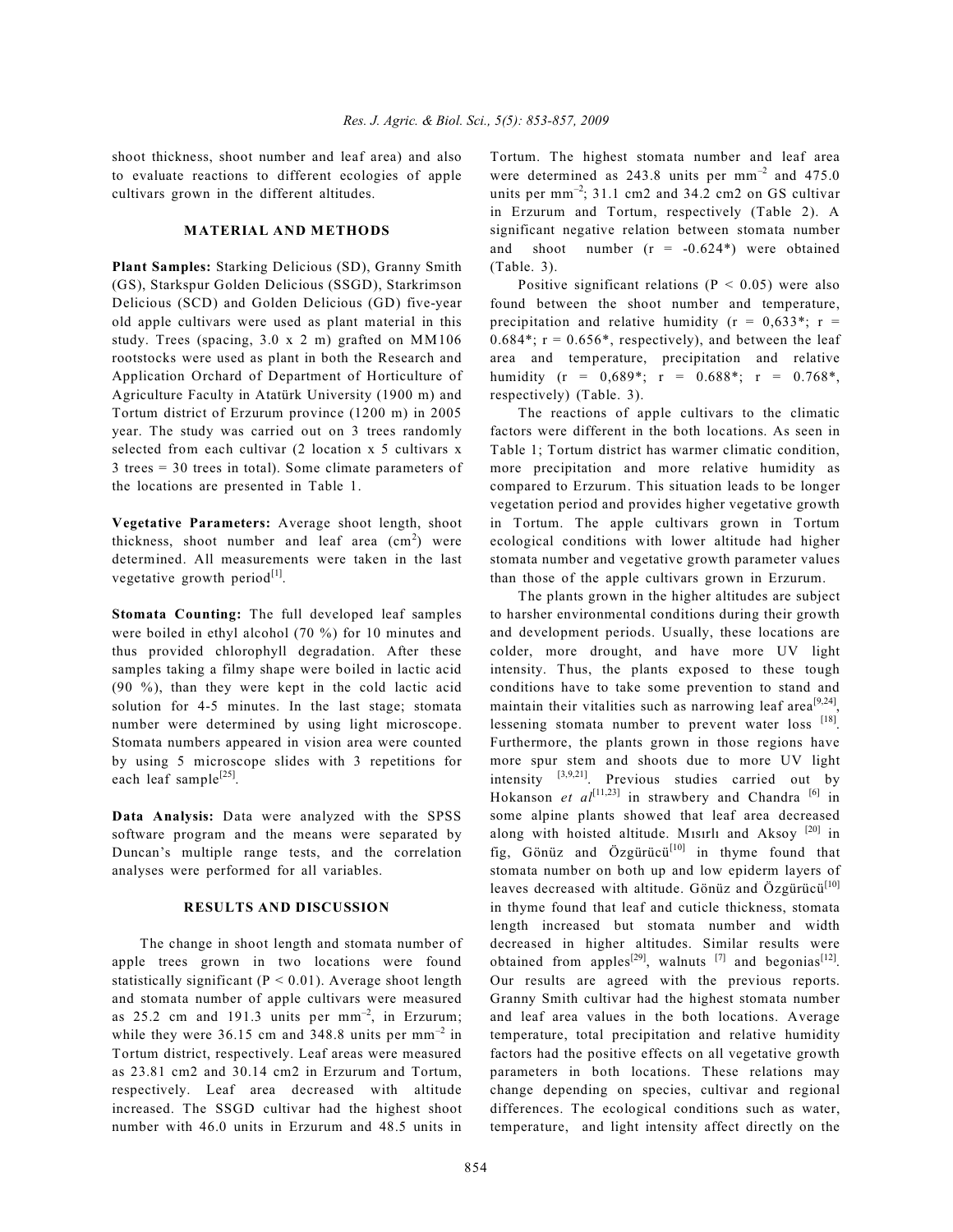| Locations/Months |                                      | May    | June | July | August | September | Average  |
|------------------|--------------------------------------|--------|------|------|--------|-----------|----------|
|                  | Minimum Temperature $(^{\circ}C)$    | $-0.4$ | 3.4  | 10.1 | 6.8    | 3.8       | 4.74     |
|                  | Maximum Temperature( ${}^{\circ}$ C) | 25.2   | 28.5 | 34.4 | 35.4   | 29.4      | 30.58    |
| TORTUM (1200 m)  | Avarage Temperature $(^{\circ}C)$    | 12.3   | 15.6 | 21.6 | 20.8   | 14.4      | 16.94    |
|                  | Precipitation (mm)                   | 111.1  | 47.0 | 57.7 | 64.5   | 36.9      | $317.2*$ |
|                  | Relative Humidity $(\%)$             | 61.8   | 62.2 | 58.6 | 59.5   | 61.7      | 60,76    |
| ERZURUM(1900 m)  | Minimum Temperature (°C)             | $-2.2$ | 1.4  | 6.4  | 16.4   | $-1.2$    | 4.16     |
|                  | Maximum Temperature( ${}^{\circ}$ C) | 22.2   | 26.4 | 31.4 | 34.1   | 28.9      | 28.60    |
|                  | Avarage Temperature $(^{\circ}C)$    | 10.6   | 13.9 | 20.2 | 20.4   | 14.0      | 15,82    |
|                  | Precipitation (mm)                   | 92.1   | 12.0 | 20.3 | 23.3   | 15.4      | $163.1*$ |
|                  | Relative Humidity $(\%)$             | 62.2   | 56.7 | 55.1 | 50.9   | 59.1      | 56.8     |

## *Res. J. Agric. & Biol. Sci., 5(5): 853-857, 2009*

**Table 1:** The climatic data for locations during vegetation period in 2005 (DM~, 2007).

\* (Total)

**Table 2:** Some vegetative growth parameters according to different locations and cultivars

| Cult $\sim$ vars /<br>Parameter                                                                                            | ERZURUM (1900 m) |           |          |                               |      |                         | TORTUM (1200 m) |                    |           |              |               |        |               |            |
|----------------------------------------------------------------------------------------------------------------------------|------------------|-----------|----------|-------------------------------|------|-------------------------|-----------------|--------------------|-----------|--------------|---------------|--------|---------------|------------|
|                                                                                                                            | SD.              | <b>GS</b> | SSGD SCD |                               | GD.  | Sig.<br>level           | Avrg.           | SD.                | <b>GS</b> | SSGD SCD     |               | GD.    | Sig.<br>level | Avrg.      |
| Shoot length<br>(cm)                                                                                                       | 22.0             | 23.5      | 29.5     | 29.5                          | 21.5 | <b>NS</b>               | 25.2B 32.3b     |                    | 40.3a     |              | 39.15a 32.01b | 37.1ab | $\Omega$      | $36.15A**$ |
| Shoot thickness 5.84ab 5.33bc 6.17a 5.86ab 4.89c<br>(mm)                                                                   |                  |           |          |                               |      | $\overline{\mathbf{0}}$ | 5.61            | 6.04               | 5.80      | 6.30         | 6.15          | 5.30   | NS.           | 5.92       |
| Shoot number<br>(unit)                                                                                                     |                  |           |          | 35.5b 33.5b 46.0a 26.0c 28.5c |      | **                      | 33.9            | 41.0b              | 37.5bc    | 48.5a 32.0d  |               | 35.5cd | **            | 38.9       |
| Leaf area (cm <sup>2</sup> ) 17.35c 31.1a 26.3b 19.02c 25.3b                                                               |                  |           |          |                               |      | **                      |                 | 23.81 26.92c 34.2a |           | 33.1ab 26.2c |               | 30.3b  | **            | 30.14      |
| Stomata number 162.5c 243.8a 153.3c 206.3b 187.5bc ** 191.3B 287.5bc 450.0a 256.3c 406.3a 343.8b<br>(units per $mm^{-2}$ ) |                  |           |          |                               |      |                         |                 |                    |           |              |               |        | **            | 348.8A**   |

NS., Non Signifiant ; \* P < 0.05 ; \*\* P < 0.01

Table 3: The correlations among some climatical data and vegetative growth parameters

|                                 | Average<br>temperature<br>$(^{\circ}C)$ | Total<br>precipitation<br>(mm) | Relative<br>humidity<br>$(\%)$ | Shoot<br>length<br>(cm) | Shoot<br>thickness<br>(mm) | Shoot<br>number<br>(units) | Leaf<br>area<br>(cm <sup>2</sup> ) |
|---------------------------------|-----------------------------------------|--------------------------------|--------------------------------|-------------------------|----------------------------|----------------------------|------------------------------------|
| Shoot length $(cm)$             | 0.192                                   | 0.295                          | 0.295                          |                         |                            |                            |                                    |
| Shoot thickness (mm)            | 0.280                                   | 0.191                          | 0.191                          | 0.319                   |                            |                            |                                    |
| Shoot number (units)            | $0.633*$                                | $0.654*$                       | $0.656*$                       | 0.334                   | 0.539                      |                            |                                    |
| Leaf area $(cm2)$               | $0.689*$                                | $0.688*$                       | $0.768*$                       | 0.321                   | $-0.313$                   | 0.336                      |                                    |
| Stoma number (units $mm^{-2}$ ) | 0.131                                   | 0.152                          | 0.152                          | 0.127                   | $-0.340$                   | $-0.624*$                  | 0.224                              |

 $*(P < 0.05)$ 

plant vegetative growth and indirectly fruit development and quality. Stomata open-closure on leaves changes based on ecological factors and is associated with the plant growth and development<sup>[4,26]</sup>.

The climate changes occurring due to the altitude differences can show significant effects on plant growth. This situation also affects on the capability of plant adaptation in all the regions. The changes on

stomata, vegetative growth parameters and the relations among those have an importance during adaptation processes of plants since those have some important functions in photosynthesis and transpiration processes. Therefore, the studies on these relationships could be important for determining the adaptability range of plants in different climatic locations.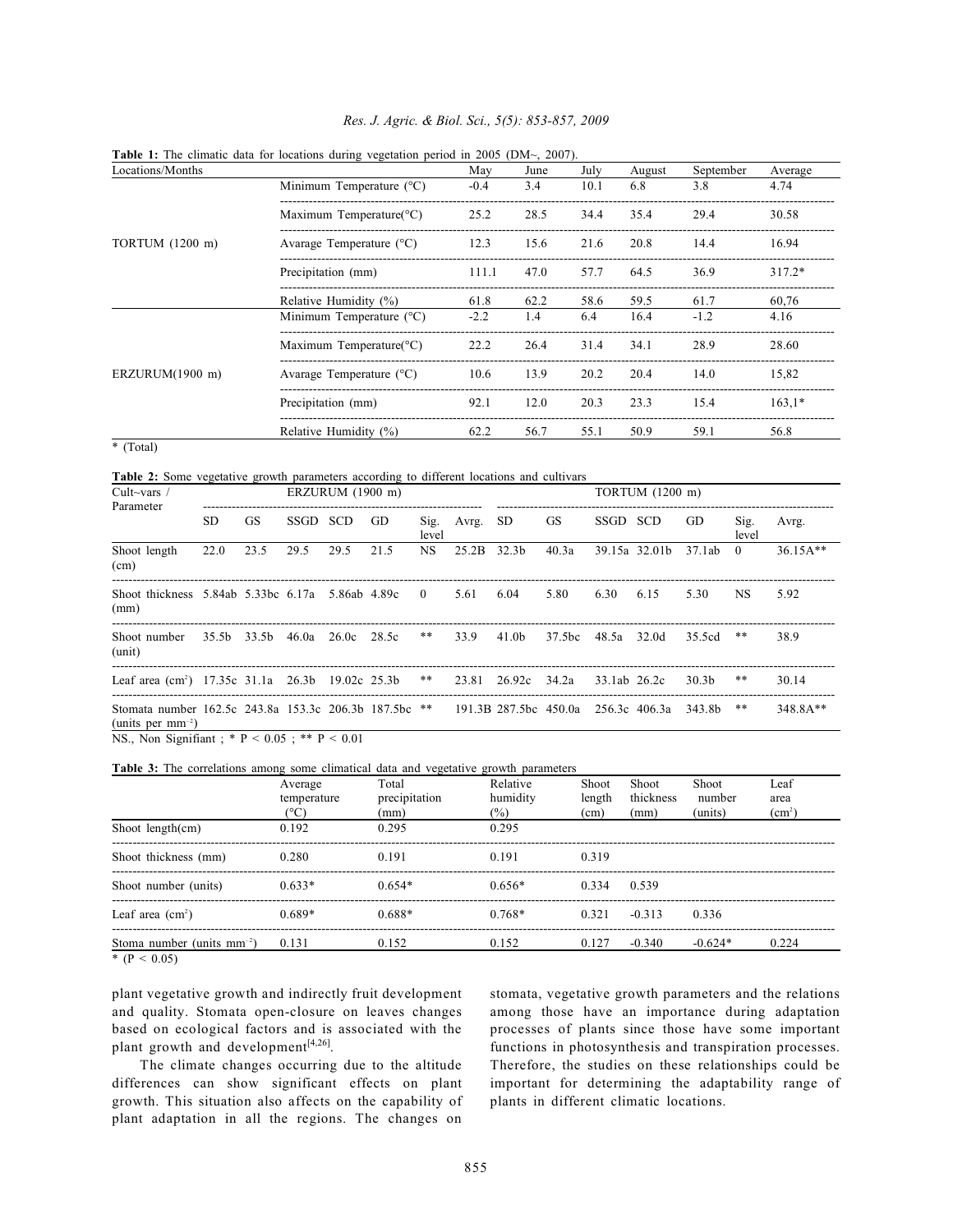#### **REFERENCES**

- 1. Aslantaş, R., R. Çakmakçı, F. Şahin, 2007. Effect of Plant Growth Promoting Rhizobacteria on Young Apples Trees Growth and Fruit Yield under Orchard Conditions. Scientia Horticulture 111(4): 371-377.
- 2. Aslantaş, R., H. Karakurt, 2007. The mportance and Effect of Altitude-Sea-Level on Fruit Growth. Alınteri (in Turkish with English Abstract)  $12(B)$ : 3 1–37.
- 3. Balasuriya, J., 1999. Shoot Population Density and Shoot Weight of Clonal Tea *(Camelia sinensis)* at Different Altitudes in Sri Lanka. European Journal of Agronomy, 2: 123–130.
- 4. Ben-Asher, J., I. Tsuyuki, B.A. Bravdo and M. Sagih, 2006. Irrigation of Grapevines with Saline Water. I. Leaf are Index, Stomatal Conductance, Transpiration and Photosynthesis, Agricultural Water Management, 83: 13–21.
- 5. Blanke, M.M., D.T. Cooke, 2004. Effects of Flooding and Drought on Stomatal Activity, Transpiration, Photosynthesis, Water Potential and Water Channel Activity in Strawberry Stolons and Leaves. Plant Growth Regulation, 42: 153–160.
- 6. Chandra, S., 2004. Effect of Altitude on Energy Exchange Characteristics of Some Alpine Medicinal Crops from Central Himalayas. Journal of Agronomy and Crop Science, 190(1):13.
- 7. Çağlar, S., M. Sütyemez, S. Beyazıt, 2007. Stomatal Density in Some Selected Walnut *(Juglans regia)* Types (in Turkish with English Abstract). Akdeniz Üniversitesi Ziraat Fakültesi Dergisi, 17(2): 169–174.
- 8. D.M.I., 2007. Turkish State Meteorological Service, Statistical Records (in Turkish), Ankara. Düzgüneş, O., T. Kesici, F. Gürbüz. 1993. Statistical Methods (in Turkish). Ankara Üniv. Ziraat Fakültesi Yayınları, 2: 1291, Ankara.
- 9. Fischer, G., 2000. Eco-physiological Aspects of Fruit Growing in Tropical Highlands. Acta Hort., 531: 91-98.
- 10. Gönüz, A., B. Özörgücü, 1999. An ~nvestigation on Morphology, Anatomy and Ecology of *Origanum onites.* Tr. J. of Botany, 23: 19-32.
- 11. Hokanson, E.K., E.R. Harrison, J.J. Luby, F.J. Hancock, 1993. Morphological Variation in *Fragaria virginiana* from the Rocky Mountains. Acta Hort., 348: 94-101.
- 12. Hoover, W.S., 1986. Stomata and stomatal clusters in Begonia: Ecological Response in Two Mexican Species. Biotropica, 18(1): 16–21.
- 13. Işık, K., 2004. Plant Biology (in Turkish). Palme Press, No: 283, Ankara.
- 14. Karamanoğlu, K., 1977. General Botany (in Turkish). Ankara Üniversitesi Eczacılık Fakültesi, No:2, Ankara.
- 15. Kaşka, N., S.P. Karg, 2007. The Physiology of Horticultural Plants: Growth and Development (in Turkish). Nobel Press, Adana.
- 16. Keutgen, N., K. Chen, F. Lenz, 1998. Stomatal Response of Strawberry Leaves to Moderate Ozone. Gartenbauwissenschaft, 64(2): 70-74.
- 17. Kocaçalışkan, I., 2001. Plant Physiology (in Turkish). DPÜ Fen Edebiyat Fakültesi Biyoloji Bölümü, No:2, Kütahya.
- 18. Körner, C., P. Bannister and A.F. Mark, 1986. Altitudinal Variation in Stomatal Conductance, Nitrogen Content and Leaf Anatomy in Different Plant Life Forms in New Zealand. Oecologia, 69: 4.
- 19. Limin, Y., H. Mei, Z. Guangsheng, L. Jiandong, 2007. The Changes in Water-Use Efficiency and Stoma Density of *Leymus chinensis* along Northeast China Transect. Acta Ecologica Sinica, 27(1): 16-24.
- 20. Misirli, A., U. Aksoy, 1994. The Investigations on Leaf Characteristics and Stoma Distribution of 'Sarılop' Fig Cultivar (in Turkish with English Abstract). Ege Üniversitesi Ziraat Fakültesi Dergisi, (31): 2-3.
- 21. Nigel, D.P., G.J. Dylan, 2003. Ecological Roles of Solar UV Radiation: Towards an Integrated Approach. Trends in Ecology and Evolution, 18: 1.
- 22. Özbek, S., 1977. General Horticulture (in Turkish). Çukurova Üniv. Ziraat Fakültesi Yayınları, No:111, Adana.
- 23. Pırlak, L., M. Güleryüz, R. Aslantaş, A. Eşitken, 2003. Promising Native Summer Apple *(Malus domestica)* Cultivars from North-eastern Anatolia, Turkey. New Zealand Journal of Crop and Horticultural Science, 31: 311-314.
- 24. Rost, T.L., M.G. Barbour, R.M. Thornton, T.E. Weier, C.R. Stocking, 1984. Botany. A Brief Introduction to Plant Biology, California.
- 25. Saðsöz, S., B. Deniz, I. Akgün, M. Tosun, 1993. Cytogenetical Laboratuar Guide (in Turkish). Atatürk Üniv.Ziraat Fak. Ders Yay. No: 150. Erzurum.
- 26. Turhan, E., A. Eriş, 2007. Growth and Stomatal Behavious of Two Strawberry Cultivars under Long-Term Salinity Stress. Turk J. Agric. For, 31: 55-61.
- 27. Way, R.D., R.C. Aldwinckle, A. Rejman, S. Sansavini, T. Shen, R. Watkins, M.N. Westwood, Y. Yoshida, 1990. Apples. In genetic resources of temperate fruit and nut crops 1. (Eds.: J.N. Moore, C.R.Ballington, Jr). The Netherlands, pp: 1-63.